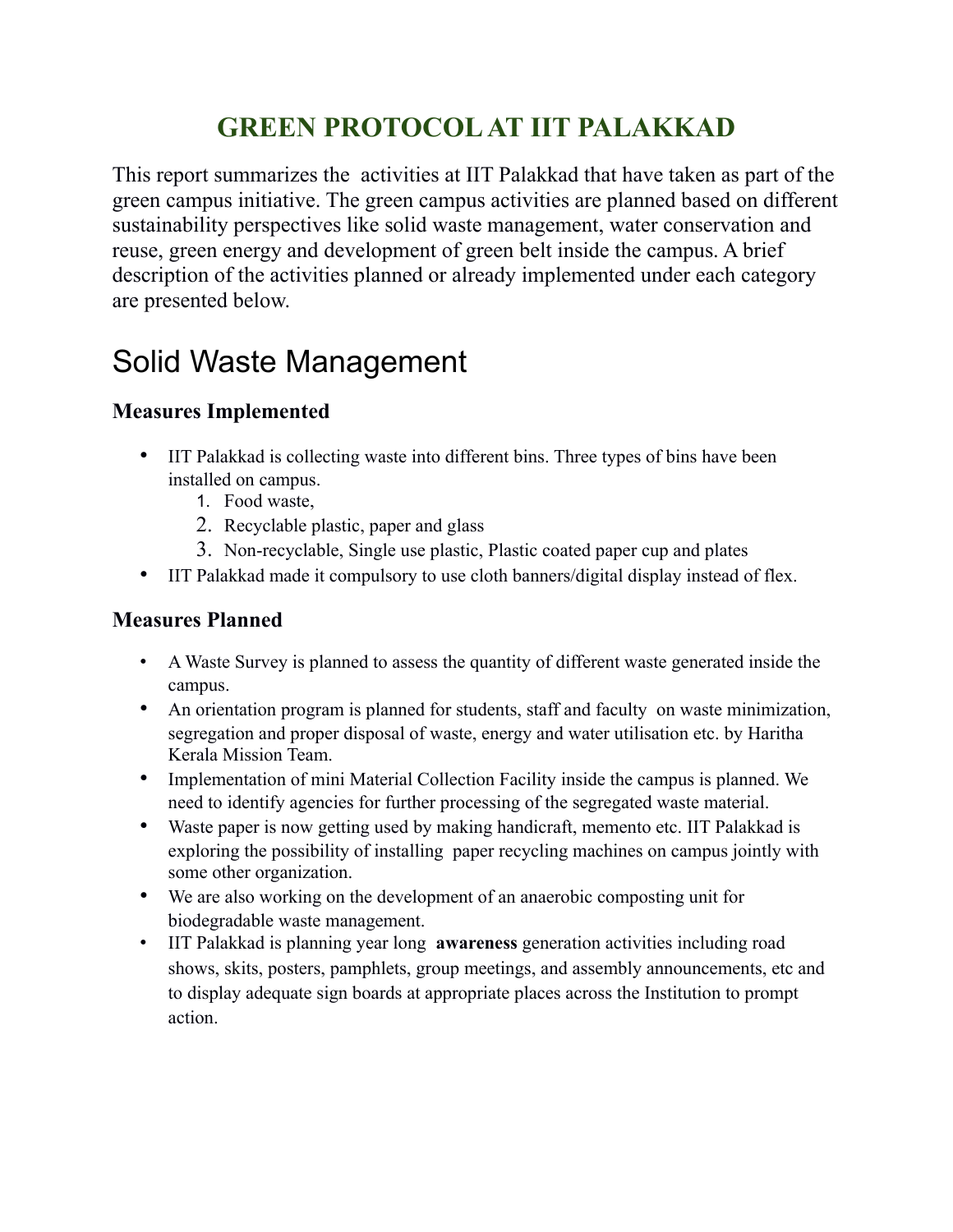# Development of Greenbelt with in the Campus

### **Measures Implemented**

IIT Palakkad has started the process of development of Greenbelt within the Campus. To increase greenery we are doing tree saplings by students and faculty members on special occasions.

#### **Measures Planned**

- A zone to develop forest belts in permanent campus has been identified. In collaboration with Kerala Forest Research Institute(KFRI), we are planting tree saplings with appropriate biodiversity. KFRI is a multidisciplinary team of experts conducting research on tropical forests and forestry for biodiversity conservation over the past three decades.
- We are also planning a Miyawaki method of planting to rejuvenate forest habitat.

# Water Conservation and Management

#### **Measures Implemented**

IIT Palakkad is doing following for **water conservation and management**

- IIT Palakkad has constructed storage ponds for rainwater harvesting on campus.
- IIT Palakkad has implemented a Sewage Treatment Plant (STP) of capacity 40,000litres/day for water recycling. The recycled water is getting used for flushing and horticultural purposes.
- Water metering system has been installed in each building to analyse the usage of water from each building.

#### **Measures Planned**

- It is planned to improve the efficiency and quality of existing STP to increase the amount and quality of recycled water.
- In our campus we are working on implementation of more Rainwater harvesting measures.
- Implement measures to reduce over usage of water in each building based on the records from the water metering system.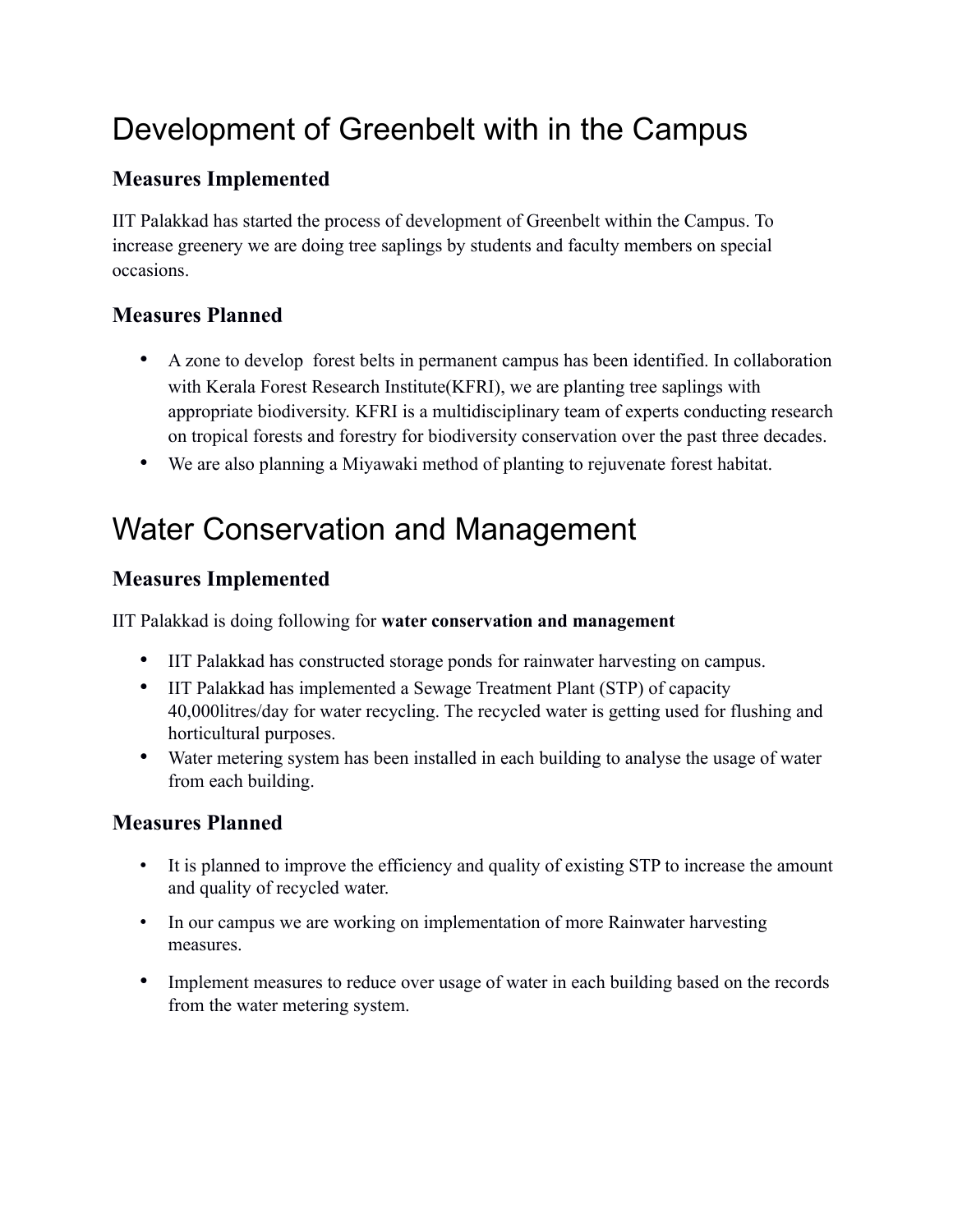# Energy Conservation

## **Measures Implemented**

- IIT Palakkad uses only the DC Power system along with energy efficient, LEDs, 30Watt Fans etc in the whole campus.
- Orientation programme has been organised among the students and staff on Optimum Energy Usage
- IIT Palakkad has already implemented solar energy of 83.8 kWp capacity.

## **Measures Planned**

IIT Palakkad is exploring various possibilities for design and implementation of **renewable energy source**s and its usage. For example

• Biodegradable waste can be further used for waste to energy methods such as an anaerobic biogas plant (for kitchen waste), pyrolysis (dry waste) etc may be considered)

# How to follow Green Protocol?

- Use cups and containers that can be washed and reused instead of those made of plastic or paper.
- Avoid plastic materials.
- Segregate wastes into Food waste, Recyclable waste and Non- recyclable waste and use the respective bins.
- Keep the non-bio degradable wastes clean and dry and deposit it in the bin.
- Avoid 'use and throw' carry bags. Always use bags made of eco-friendly materials.
- Always use cloth banners instead of flex.
- Always use eco-friendly materials like leaves flowers etc for decoration and while making bouquets for felicitating guests.
- Ensure optimum usage of electricity in the classrooms and hostels.